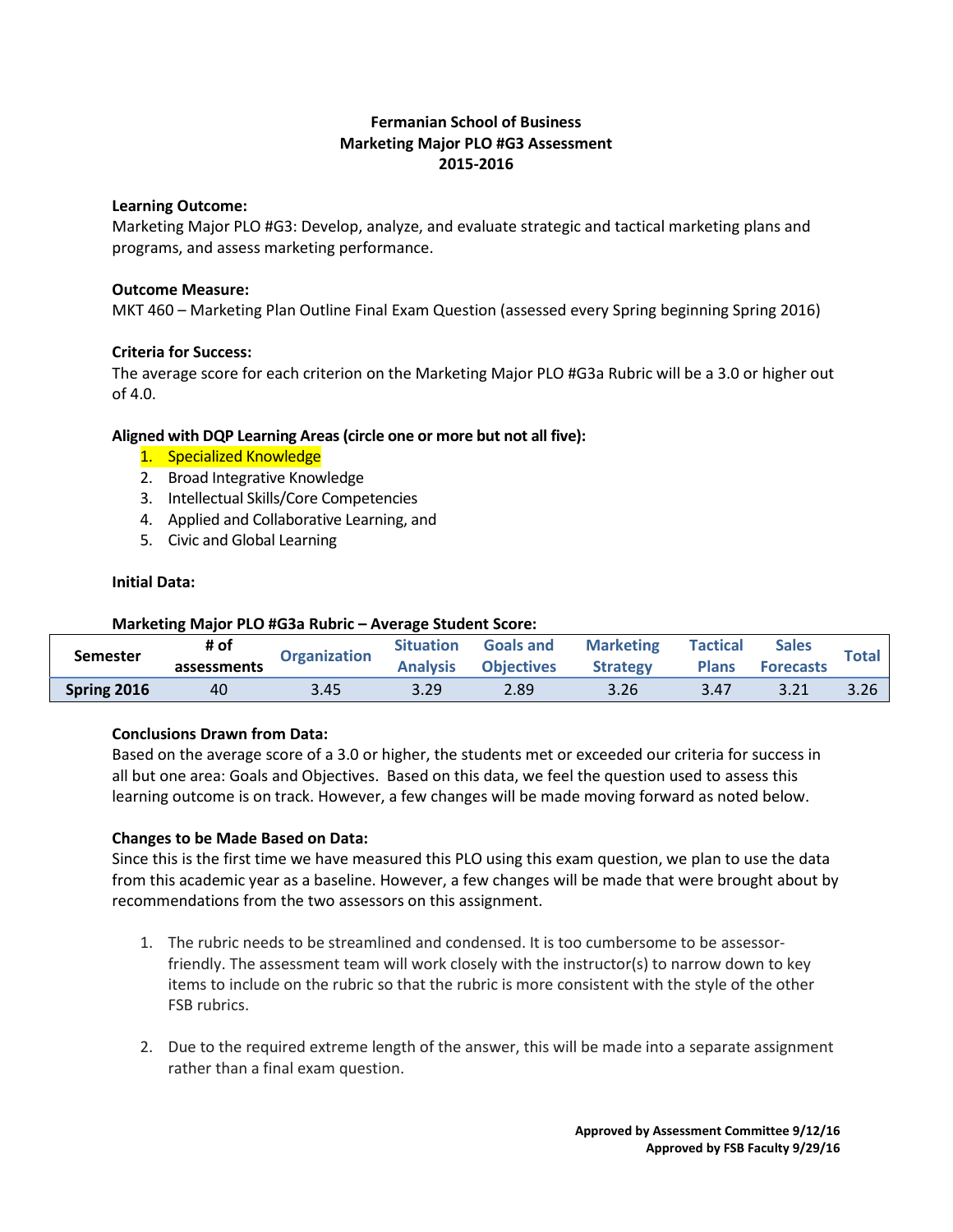

# MARKETING MAJOR PLO G3a RUBRIC

Point Loma Nazarene University Management Major Learning Outcome #2: Develop, analyze, and evaluate strategic and tactical marketing plans and programs.

| Criteria                                 | <b>Very Good</b>                                                                                                                                                                                                                                                                                                                                                                                                                                                                                                                                                                                                                                                  | Good                                                                                                                                                                                                                                                                                                                                                                                                                                                                                                                                                                                                                                                                                               | Acceptable                                                                                                                                                                                                                                                                                                                                                                                                                                                                                                                                                                                                                                                                                                                                 | Poor                                                                                                                                                                                                                                                                                                                                                                                                                                                                                                                                                                                                                                                 |  |
|------------------------------------------|-------------------------------------------------------------------------------------------------------------------------------------------------------------------------------------------------------------------------------------------------------------------------------------------------------------------------------------------------------------------------------------------------------------------------------------------------------------------------------------------------------------------------------------------------------------------------------------------------------------------------------------------------------------------|----------------------------------------------------------------------------------------------------------------------------------------------------------------------------------------------------------------------------------------------------------------------------------------------------------------------------------------------------------------------------------------------------------------------------------------------------------------------------------------------------------------------------------------------------------------------------------------------------------------------------------------------------------------------------------------------------|--------------------------------------------------------------------------------------------------------------------------------------------------------------------------------------------------------------------------------------------------------------------------------------------------------------------------------------------------------------------------------------------------------------------------------------------------------------------------------------------------------------------------------------------------------------------------------------------------------------------------------------------------------------------------------------------------------------------------------------------|------------------------------------------------------------------------------------------------------------------------------------------------------------------------------------------------------------------------------------------------------------------------------------------------------------------------------------------------------------------------------------------------------------------------------------------------------------------------------------------------------------------------------------------------------------------------------------------------------------------------------------------------------|--|
|                                          |                                                                                                                                                                                                                                                                                                                                                                                                                                                                                                                                                                                                                                                                   | 3                                                                                                                                                                                                                                                                                                                                                                                                                                                                                                                                                                                                                                                                                                  |                                                                                                                                                                                                                                                                                                                                                                                                                                                                                                                                                                                                                                                                                                                                            |                                                                                                                                                                                                                                                                                                                                                                                                                                                                                                                                                                                                                                                      |  |
| <b>Marketing</b><br>Plan<br>Organization | Marketing plan is well organized and<br>addresses all of the following:<br><b>Executive Summary</b><br>1.<br><b>Situation Overview</b><br>2.<br>Company<br>a.<br>Customers<br>b.<br>Competition<br>Collaborators<br>d.<br>Context<br>e.<br>3.<br>Goals<br>Strategy, including<br>4.<br><b>Target Market</b><br>a.<br>Value Proposition &<br>b.<br><b>Positioning Statement</b><br>Tactical Plans, including<br>5.<br>Product/Service/Bran<br>a.<br>Price/Incentives<br>b.<br>Communication/Prom<br>c.<br>otion<br>Distribution<br>d.<br>Implementation<br>6.<br>schedule/Calendar<br>Controls, Milestones<br>7.<br>8.<br>Exhibits, including a sales<br>forecast. | Marketing plan is well organized and<br>addresses most of the following, but is<br>missing one key part:<br><b>Executive Summary</b><br>1.<br>2.<br><b>Situation Overview</b><br>Company<br>a.<br>Customers<br>b.<br>Competition<br>C.<br>Collaborators<br>d<br>Context<br>e.<br>3.<br>Goals<br>4.<br>Strategy, including<br><b>Target Market</b><br>a.<br>Value Proposition &<br>b.<br><b>Positioning Statement</b><br>Tactical Plans, including<br>5.<br>Product/Service/Brand<br>a.<br>Price/Incentives<br>b.<br>Communication/Promoti<br>C.<br>on<br>Distribution<br>d.<br>Implementation schedule/Calendar<br>6.<br>7.<br>Controls, Milestones<br>8.<br>Exhibits, including a sales forecast. | Marketing plan is organized, but could use<br>some improvement. It addresses some the<br>following, but is missing two or more key<br>parts:<br><b>Executive Summary</b><br>1.<br>2.<br><b>Situation Overview</b><br>Company<br>a.<br>b.<br>Customers<br>Competition<br>C.<br>d.<br>Collaborators<br>Context<br>e.<br>3.<br>Goals<br>Strategy, including<br>4.<br><b>Target Market</b><br>a.<br>Value Proposition &<br>b.<br><b>Positioning Statement</b><br>5.<br>Tactical Plans, including<br>Product/Service/Brand<br>a.<br>Price/Incentives<br>b.<br>Communication/Promot<br>c.<br>ion<br>Distribution<br>d.<br>Implementation<br>6.<br>schedule/Calendar<br>Controls, Milestones<br>7.<br>8.<br>Exhibits, including a sales forecast. | Marketing plan is not well organized and is<br>missing many key parts (more than three):<br><b>Executive Summary</b><br>1.<br>2.<br><b>Situation Overview</b><br>Company<br>a.<br>Customers<br>Competition<br>Collaborators<br>Context<br>e.<br>Goals<br>3.<br>4.<br>Strategy, including<br>Target Market<br>a.<br>Value Proposition &<br><b>Positioning Statement</b><br>Tactical Plans, including<br>5.<br>Product/Service/Brand<br>a.<br>Price/Incentives<br>b.<br>Communication/Promoti<br>C.<br>on<br>Distribution<br>d.<br>Implementation schedule/Calendar<br>6.<br>7.<br>Controls, Milestones<br>8.<br>Exhibits, including a sales forecast. |  |
| <b>Situation</b><br>Analysis:<br>Content | The situation analysis focuses on key<br>aspects of the situation that impact the<br>marketing strategy. Company, customer,<br>competitive aspects, collaborators, and<br>context are addressed.<br>*Please see MARKETING RUBIC GUIDE for<br>PLO G3a for details on each key aspect.                                                                                                                                                                                                                                                                                                                                                                              | The situation analysis focuses on key aspects<br>of the situation that impact the marketing<br>strategy. Company, customer and competitive<br>aspects are addressed. Also includes some<br>mention of either collaborators or context,<br>*Please see MARKETING RUBIC GUIDE for PLO<br>G3a for details on each key aspect.                                                                                                                                                                                                                                                                                                                                                                         | The situation analysis focuses on key aspects<br>of the situation that impact the marketing<br>strategy. At least company, customer,<br>competitive aspects are addressed.<br>*Please see MARKETING RUBIC GUIDE for PLO<br>G3a for details on each key aspect.                                                                                                                                                                                                                                                                                                                                                                                                                                                                             | The situation analysis does not clearly focus<br>on key aspects of the situation that impact the<br>marketing strategy such as company,<br>customer, competitive aspects.<br>*Please see MARKETING RUBIC GUIDE for PLO<br>G3a for details on each key aspect.                                                                                                                                                                                                                                                                                                                                                                                        |  |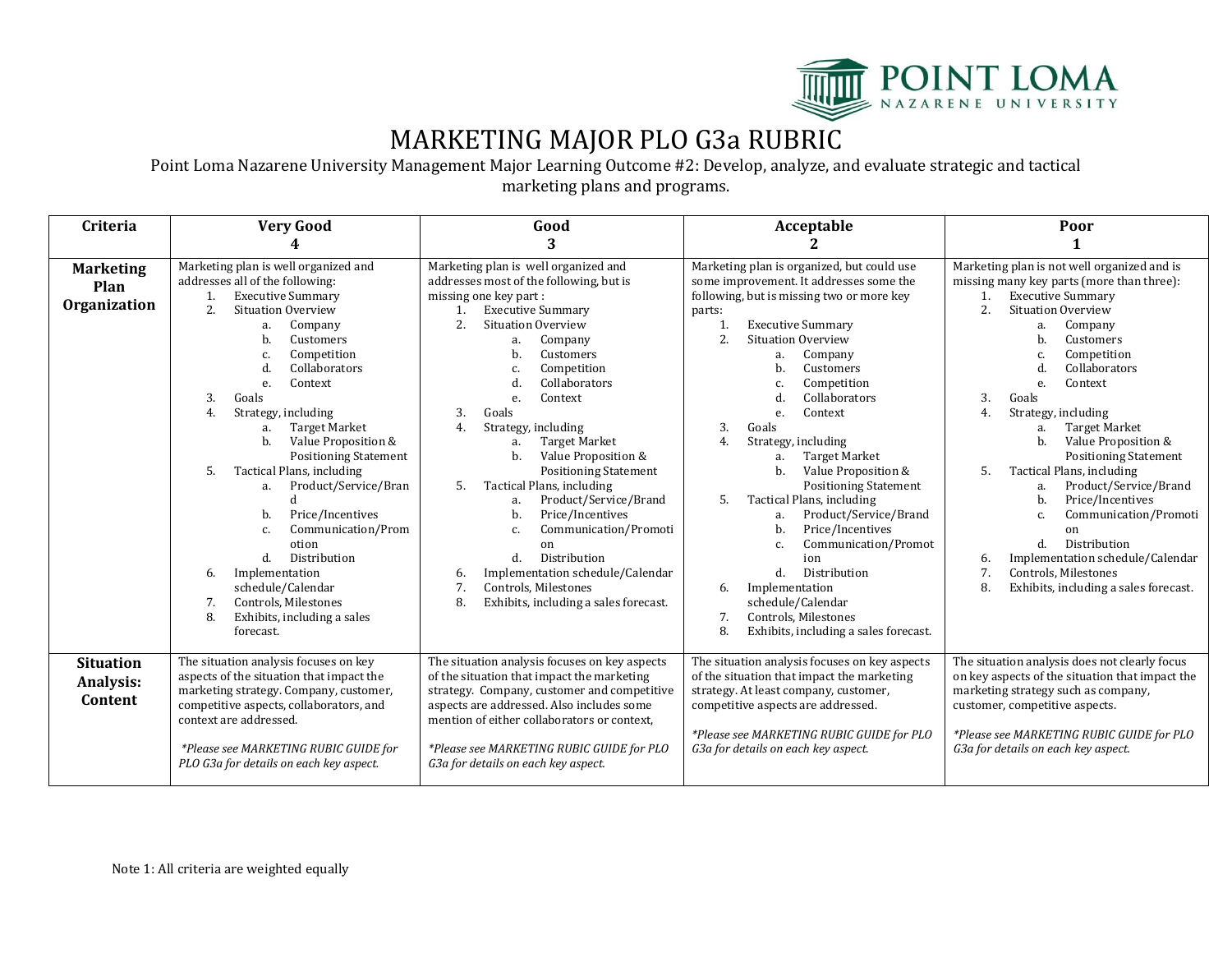

| Goals &<br>Objectives:<br>Content        | The Goals section clearly identifies in great<br>detail both outcome (e.g., financial results,<br>awareness, satisfaction, etc.) and enabling<br>objectives (e.g. bring a product to market,<br>set up a distribution channel, etc.) These<br>objectives may address customers,<br>collaborators, competition. All of the<br>objectives are specific, measureable and<br>time delimited (over a specified period of<br>time).                                                                                 | The Goals section identifies to some extent<br>both outcome (e.g., financial results,<br>awareness, satisfaction, etc.) and enabling<br>objectives (e.g. bring a product to market, set<br>up a distribution channel, etc.) These<br>objectives may address customers,<br>collaborators, competition. Most of the<br>objectives are specific, measureable and<br>time delimited (over a specified period of<br>time).                                                                                      | The Goals section identifies to little extent<br>both outcome (e.g., financial results,<br>awareness, satisfaction, etc.) and enabling<br>objectives (e.g. bring a product to market, set<br>up a distribution channel, etc.) These<br>objectives may address customers,<br>collaborators, competition. Some of the<br>objectives are specific, measureable and<br>time delimited (over a specified period of<br>time).                                                                                    | The Goals section does not clearly identify<br>both outcome (e.g., financial results,<br>awareness, satisfaction, etc.) and enabling<br>objectives (e.g. bring a product to market, set<br>up a distribution channel, etc.) These<br>objectives may address customers,<br>collaborators, competition. The objectives<br>are specific, measureable and time<br>delimited (over a specified period of time).                                                                                                        |  |
|------------------------------------------|---------------------------------------------------------------------------------------------------------------------------------------------------------------------------------------------------------------------------------------------------------------------------------------------------------------------------------------------------------------------------------------------------------------------------------------------------------------------------------------------------------------|------------------------------------------------------------------------------------------------------------------------------------------------------------------------------------------------------------------------------------------------------------------------------------------------------------------------------------------------------------------------------------------------------------------------------------------------------------------------------------------------------------|------------------------------------------------------------------------------------------------------------------------------------------------------------------------------------------------------------------------------------------------------------------------------------------------------------------------------------------------------------------------------------------------------------------------------------------------------------------------------------------------------------|-------------------------------------------------------------------------------------------------------------------------------------------------------------------------------------------------------------------------------------------------------------------------------------------------------------------------------------------------------------------------------------------------------------------------------------------------------------------------------------------------------------------|--|
| <b>Marketing</b><br>Strategy:<br>Content | The Marketing Strategy section includes<br>and effectively describes all parts of the<br>marketing strategy including: Target<br>Market (e.g., customer segment being<br>targeted by the plan), Value Proposition<br>and Positioning Concept for the product,<br><b>Positioning Statement, Target</b><br>Customers, Frame of Reference, and<br>Primary Reason for customers to buy<br>the offering.<br>*Please see MARKETING RUBIC GUIDE for<br>PLO G3a for details on each key aspect.                       | The Marketing Strategy section includes and<br>often effectively describes most parts of the<br>marketing strategy including: Target Market<br>(e.g., customer segment being targeted by the<br>plan), Value Proposition and Positioning<br>Concept for the product, Positioning<br><b>Statement, Target Customers, Frame of</b><br>Reference, and Primary Reason for<br>customers to buy the offering.<br>*Please see MARKETING RUBIC GUIDE for PLO<br>G3a for details on each key aspect.                | The Marketing Strategy section includes and<br>sometimes effectively describes some parts of<br>the marketing strategy including: Target<br>Market (e.g., customer segment being<br>targeted by the plan), Value Proposition and<br>Positioning Concept for the product,<br><b>Positioning Statement, Target Customers,</b><br>Frame of Reference, and Primary Reason<br>for customers to buy the offering.<br>*Please see MARKETING RUBIC GUIDE for PLO<br>G3a for details on each key aspect.            | The Marketing Strategy section does not<br>include and effectively describe all parts of<br>the marketing strategy including: Target<br>Market (e.g., customer segment being<br>targeted by the plan), Value Proposition and<br>Positioning Concept for the product,<br><b>Positioning Statement, Target Customers,</b><br>Frame of Reference, and Primary Reason<br>for customers to buy the offering.<br>*Please see MARKETING RUBIC GUIDE for PLO<br>G3a for details on each key aspect.                       |  |
| <b>Tactical Plans:</b><br>Content        | The tactical plans effectively addresses<br>Product (may also include Services and<br>Brand), Price (may also include Incentives),<br>Communication/Promotion, and<br>Distribution. The content addressed<br>includes all of the following:<br>Product/Service/Brand<br>1.<br>2.<br>Price<br>3.<br><b>Communication/Promotion:</b><br>the overall integrated<br>marketing communications<br>plan<br><b>Distribution</b> (if the offering isn't<br>4.<br>a retail business)<br><b>Quality Evaluation</b><br>5. | The tactical plans effectively addresses<br>Product (may also include Services and<br>Brand), Price (may also include Incentives),<br>Communication/Promotion, and Distribution.<br>The content addressed includes all of the<br>following:<br><b>Product/Service/Brand</b><br>1.<br>2.<br>Price<br>3.<br><b>Communication/Promotion: the</b><br>overall integrated marketing<br>communications plan<br>Distribution (if the offering isn't a<br>4.<br>retail business)<br><b>Quality Evaluation</b><br>5. | The tactical plans effectively addresses<br>Product (may also include Services and<br>Brand), Price (may also include Incentives),<br>Communication/Promotion, and Distribution.<br>The content addressed includes all of the<br>following:<br>1.<br><b>Product/Service/Brand</b><br>2.<br>Price<br>3.<br><b>Communication/Promotion: the</b><br>overall integrated marketing<br>communications plan<br>Distribution (if the offering isn't a<br>4.<br>retail business)<br>5.<br><b>Quality Evaluation</b> | The tactical plans effectively addresses<br>Product (may also include Services and<br>Brand), Price (may also include Incentives),<br>Communication/Promotion, and Distribution.<br>The content addressed includes all of the<br>following:<br><b>Product/Service/Brand</b><br>1.<br>2.<br>Price<br>3.<br><b>Communication/Promotion: the</b><br>overall integrated marketing<br>communications plan<br><b>Distribution</b> (if the offering isn't a<br>4.<br>retail business)<br><b>Quality Evaluation</b><br>5. |  |
| <b>Sales</b><br><b>Forecasts</b>         | Sales forecast is included and flows<br>logically from 1) the market potential<br>estimates and 2) the marketing activities<br>that will lead to awareness, interest, trial<br>and adoption. It reflects a clear<br>understanding of the diffusion of<br>innovations and competitive activity.                                                                                                                                                                                                                | Sales forecast is included and most of it flows<br>logically from 1) the market potential<br>estimates and 2) the marketing activities that<br>will lead to awareness, interest, trial and<br>adoption. It often reflects a clear<br>understanding of the diffusion of innovations<br>and competitive activity.                                                                                                                                                                                            | Sales forecast is included and some of it<br>flows logically from 1) the market potential<br>estimates and 2) the marketing activities that<br>will lead to awareness, interest, trial and<br>adoption. It sometimes reflects an<br>understanding of the diffusion of innovations<br>and competitive activity.                                                                                                                                                                                             | Sales forecast is not included and/or does<br>not flow logically from 1) the market potential<br>estimates and 2) the marketing activities that<br>will lead to awareness, interest, trial and<br>adoption. It does not reflect an understanding<br>of the diffusion of innovations and<br>competitive activity.                                                                                                                                                                                                  |  |